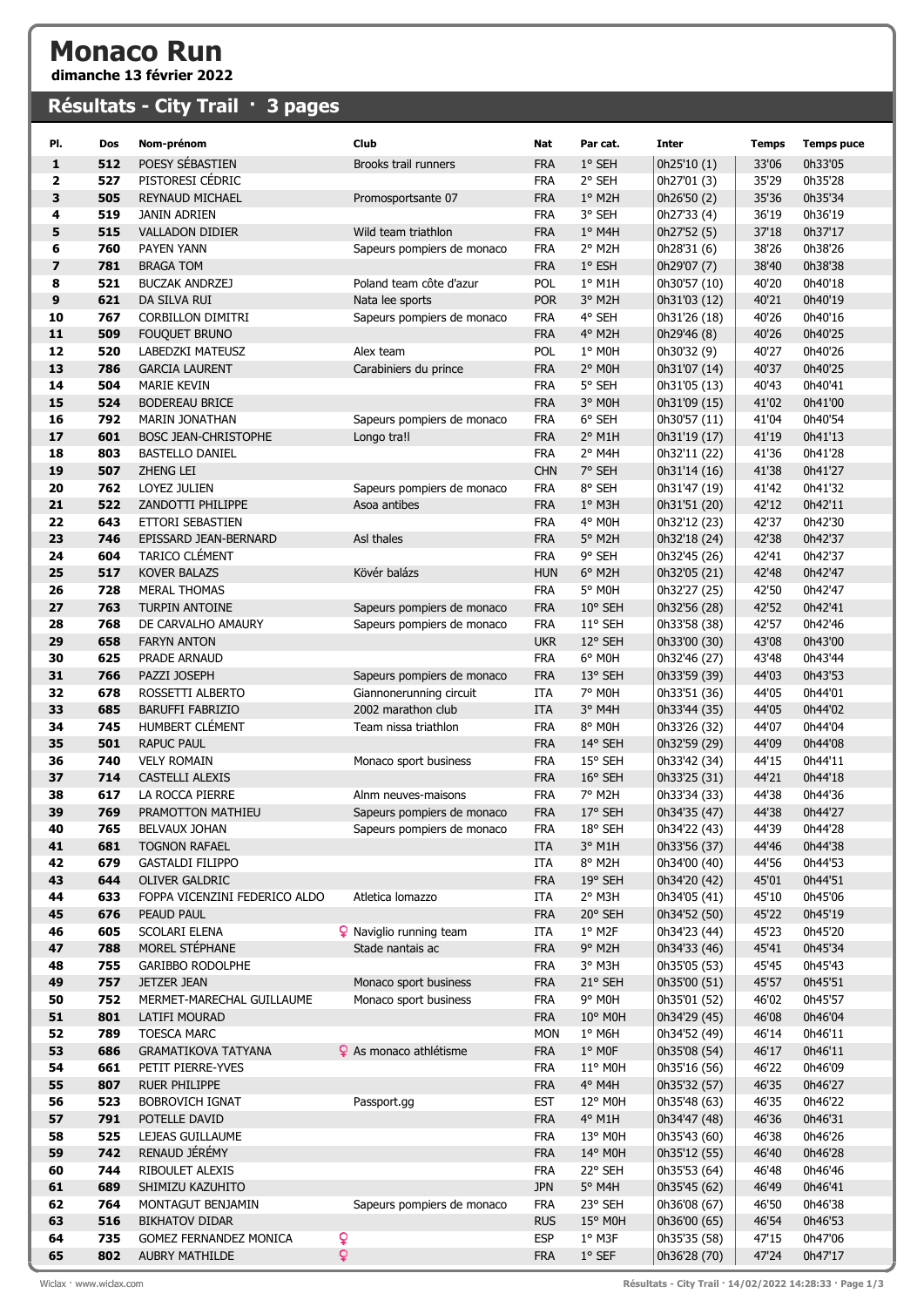| PI.        | Dos        | Nom-prénom                                          | Club                           | Nat                      | Par cat.           | Inter                          | <b>Temps</b>   | <b>Temps puce</b>  |
|------------|------------|-----------------------------------------------------|--------------------------------|--------------------------|--------------------|--------------------------------|----------------|--------------------|
| 66         | 743        | LEPAGE LUDOVIC                                      |                                | <b>FRA</b>               | 16° M0H            | 0h35'38 (59)                   | 47'31          | 0h47'27            |
| 67         | 700        | <b>GREGOIRE MAXIME</b>                              | Monaco sport business          | <b>FRA</b>               | 24° SEH            | 0h36'12 (68)                   | 47'39          | 0h47'33            |
| 68         | 785        | ALFORT JORDAN                                       | Carabiniers du prince          | <b>FRA</b>               | 25° SEH            | 0h36'25 (69)                   | 47'40          | 0h47'28            |
| 69         | 777        | FERRARA JOËL                                        |                                | <b>FRA</b>               | 5° M1H             | 0h36'01 (66)                   | 47'54          | 0h47'52            |
| 70         | 717        | CAMPAGNOLO CARLO                                    | Runcard                        | ITA                      | 4° M3H             | 0h35'43 (61)                   | 48'05          | 0h47'59            |
| 71         | 712        | PRADE PAULINE                                       | ò                              | <b>FRA</b>               | 2° SEF             | 0h36'51 (75)                   | 48'14          | 0h48'10            |
| 72         | 729        | SERALE FLORIAN                                      |                                | FRA                      | 26° SEH            | 0h36'35 (73)                   | 48'31          | 0h48'21            |
| 73         | 721        | VERRRIERE JÉRÉMY                                    | Armée de terre                 | <b>FRA</b>               | 27° SEH            | 0h36'35 (72)                   | 48'32          | 0h48'21            |
| 74         | 657        | LAM QUOC                                            |                                | <b>FRA</b>               | 6° M4H             | 0h37'17 (80)                   | 48'36          | 0h48'31            |
| 75         | 710        | <b>CLERC SERGE</b>                                  |                                | <b>FRA</b>               | $1°$ M5H           | 0h36'32 (71)                   | 48'49          | 0h48'45            |
| 76         | 662        | AZEMAR LUCIE                                        | Q                              | <b>FRA</b>               | 3° SEF             | 0h37'32 (83)                   | 48'51          | 0h48'44            |
| 77         | 626        | <b>EMERIQUE DAVID</b>                               |                                | <b>FRA</b>               | 6° M1H             | 0h37'09 (77)                   | 48'51          | 0h48'44            |
| 78<br>79   | 778<br>761 | MINOUX HEIDI<br><b>BLANCHARD CEDRIC</b>             | <b>Q</b> Team com              | <b>FRA</b><br><b>FRA</b> | $1°$ M1F           | 0h37'12 (78)                   | 48'52<br>48'53 | 0h48'48<br>0h48'42 |
| 80         | 665        | GAMERDINGER DIDIER                                  | Sapeurs pompiers de monaco     | <b>MON</b>               | 17° M0H<br>2° M5H  | 0h37'24 (81)<br>0h36'44 (74)   | 48'57          | 0h48'55            |
| 81         | 705        | LEVASSEUR GUILLAUME                                 |                                | <b>FRA</b>               | 7° M1H             | 0h36'59 (76)                   | 48'59          | 0h48'53            |
| 82         | 619        | <b>GUERRIERO GIUSEPPE</b>                           |                                | ITA                      | 8° M1H             | 0h37'44 (87)                   | 49'14          | 0h49'02            |
| 83         | 636        | <b>GREGGIO LUCA</b>                                 | Runcard                        | <b>ITA</b>               | 5° M3H             | 0h37'37 (84)                   | 49'17          | 0h49'14            |
| 84         | 738        | <b>RAMIREZ MANUEL</b>                               |                                | <b>FRA</b>               | 10° M2H            | 0h37'41 (86)                   | 49'36          | 0h49'31            |
| 85         | 528        | KOLMERSCHLAG LISA                                   | $\mathsf{Q}$                   | <b>FRA</b>               | 4° SEF             | 0h38'08 (90)                   | 49'48          | 0h49'36            |
| 86         | 797        | <b>KREMER CHRISTELLE</b>                            | <b>Q</b> Asptt nice            | <b>FRA</b>               | 2° M1F             | 0h38'05 (89)                   | 49'50          | 0h49'42            |
| 87         | 518        | <b>KISELOSKI LUBEN</b>                              | As monaco athlétisme           | <b>AUT</b>               | 3° M5H             | 0h37'16 (79)                   | 50'00          | 0h49'53            |
| 88         | 707        | VINASSA GIANLUCA                                    | Freemount asd condove          | ITA                      | 6° M3H             | 0h38'19 (95)                   | 50'04          | 0h49'58            |
| 89         | 737        | <b>FAIVRE GILLES</b>                                |                                | <b>FRA</b>               | 11° M2H            | 0h37'40 (85)                   | 50'06          | 0h50'01            |
| 90         | 629        | <b>ANTINI HUGO</b>                                  |                                | <b>FRA</b>               | 2° ESH             | 0h37'58 (88)                   | 50'11          | 0h50'01            |
| 91         | 653        | PERRIER NATHALIE                                    | <b>9</b> Spiridon cote d'azur  | <b>FRA</b>               | $1°$ M4F           | 0h37'26 (82)                   | 50'12          | 0h50'09            |
| 92         | 736        | RAMIREZ THIERRY                                     | Thr2002                        | <b>FRA</b>               | 7° M3H             | 0h38'33 (98)                   | 50'14          | 0h49'57            |
| 93         | 529        | JAFFRENNOU CYPRIEN                                  |                                | <b>FRA</b>               | 28° SEH            | 0h39'03 (103)                  | 50'18          | 0h50'16            |
| 94         | 645        | <b>GELSOMINI EMILIE</b>                             | Q                              | <b>FRA</b>               | 2° MOF             | 0h38'33 (97)                   | 50'28          | 0h50'20            |
| 95         | 600        | LOMBARD MAXENCE                                     |                                | <b>FRA</b>               | 29° SEH            | 0h38'14 (93)                   | 50'32          | 0h50'26            |
| 96         | 713        | <b>BOUILLON REMI</b>                                | Asptt chartres mainvilliers    | <b>FRA</b>               | 30° SEH            | 0h38'40 (100)                  | 50'36          | 0h50'32            |
| 97         | 616        | PEREGRINI MAXIME                                    |                                | <b>FRA</b>               | 8° M3H             | 0h38'57 (102)                  | 50'43          | 0h50'38            |
| 98         | 751        | DELAPIERRE LOLA                                     | $Q$ Acs                        | <b>FRA</b>               | 5° SEF             | 0h38'14 (94)                   | 51'11          | 0h51'02            |
| 99         | 526        | <b>BOUVERET VICTOR</b>                              | Athletic club salonais         | <b>FRA</b>               | 3° ESH             | 0h38'11 (92)                   | 51'11          | 0h51'02            |
| 100        | 640        | ZOBOUYAN CLAIRE                                     | ò                              | <b>FRA</b>               | $6°$ SEF           | 0h38'42 (101)                  | 51'18          | 0h51'09            |
| 101        | 805        | <b>BONBAUD CHRISTOPHE</b>                           |                                | <b>FRA</b>               | 9° M3H             | 0h38'40 (99)                   | 51'18          | 0h51'10            |
| 102<br>103 | 506<br>709 | <b>ZUCCA PAOLO</b><br>BELTRAME RICCARDO             | Acquirunners                   | ITA<br><b>ITA</b>        | 4° M5H<br>18° M0H  | 0h38'08 (91)                   | 51'23<br>51'31 | 0h51'22<br>0h51'25 |
| 104        | 699        | <b>GREGOIRE PATRICK</b>                             |                                | <b>FRA</b>               | 7° M4H             | 0h39'08 (105)<br>0h39'36 (109) | 51'40          | 0h51'27            |
| 105        | 741        | FORESTIER FRANK                                     | Omnisport velo club de breil   | <b>FRA</b>               | 10° M3H            | 0h39'46 (112)                  | 51'43          | 0h51'30            |
| 106        | 623        | ZOBOUYAN JOËL                                       |                                | <b>FRA</b>               | 11° M3H            | 0h38'31 (96)                   | 51'46          | 0h51'37            |
| 107        | 722        | TURRINI ORNELLA                                     | <b>Q</b> Club marathon imperia | <b>ITA</b>               | $2°$ M4F           | 0h39'04 (104)                  | 51'49          | 0h51'46            |
| 108        | 754        | <b>TOSOLINI MICHEL</b>                              |                                | <b>FRA</b>               | 2° M6H             | 0h39'17 (106)                  | 51'50          | 0h51'40            |
| 109        | 718        | VIGOUROUX-SANCHEZ DAVID                             |                                | <b>FRA</b>               | 31° SEH            | 0h39'35 (107)                  | 51'52          | 0h51'42            |
| 110        | 671        | <b>CURETTI FRANCK</b>                               |                                | <b>MON</b>               | 9° M1H             | 0h39'51 (114)                  | 52'00          | 0h51'50            |
| 111        | 799        | <b>JAMET SYLVAIN</b>                                |                                | <b>FRA</b>               | 32° SEH            | 0h40'22 (118)                  | 52'05          | 0h51'53            |
| 112        | 652        | DAVIS NATHANIEL                                     |                                | <b>GBR</b>               | 12° M2H            | 0h39'49 (113)                  | 52'17          | 0h52'09            |
| 113        | 609        | <b>JUNGMANN RICHARD</b>                             |                                | <b>FRA</b>               | 8° M4H             | 0h39'43 (111)                  | 52'18          | 0h52'18            |
| 114        | 530        | <b>BIANCHI STEFANO</b>                              |                                | ITA                      | 9° M4H             | 0h39'35 (108)                  | 52'42          | 0h52'29            |
| 115        | 639        | ZOBOUYAN ISABELLE                                   | Q                              | <b>FRA</b>               | 2° M3F             | 0h39'38 (110)                  | 52'42          | 0h52'34            |
| 116        | 673        | <b>MASIA SABINE</b>                                 | <b>9</b> Menton marathon       | <b>FRA</b>               | 3° M3F             | 0h39'57 (115)                  | 52'44          | 0h52'40            |
| 117        | 663        | DELAYE JEAN-CHRISTOPHE                              |                                | <b>FRA</b>               | 5° M5H             | 0h40'34 (122)                  | 52'53          | 0h52'47            |
| 118        | 790        | LEKAREV ALEKSEI                                     |                                | <b>RUS</b>               | 12° M3H            | 0h40'19 (117)                  | 53'03          | 0h52'55            |
| 119        | 770        | PAYEN AXEL                                          | Sapeurs pompiers de monaco     | <b>FRA</b>               | $1°$ JUH           | 0h40'44 (123)                  | 53'06          | 0h52'48            |
| 120        | 701        | <b>GREGOIRE ISABELLE</b><br><b>GUIBERT AURÉLIEN</b> | $\mathbf{Q}$                   | <b>FRA</b>               | 4° M3F             | 0h40'12 (116)                  | 53'10          | 0h52'58            |
| 121<br>122 | 693<br>697 | <b>CAZOR VIVIAN</b>                                 |                                | <b>FRA</b><br><b>FRA</b> | 33° SEH<br>34° SEH | 0h40'49 (124)<br>0h41'21 (133) | 53'10<br>53'11 | 0h53'08<br>0h53'04 |
| 123        | 696        | <b>SARRET ROMAIN</b>                                |                                | <b>FRA</b>               | 35° SEH            | 0h41'18 (130)                  | 53'14          | 0h53'08            |
| 124        | 694        | ROCA YOHAN                                          |                                | <b>FRA</b>               | 36° SEH            | 0h40'54 (125)                  | 53'20          | 0h53'17            |
| 125        | 708        | ROUSSET ELSA                                        | $\mathsf{Q}$                   | <b>FRA</b>               | 2° M2F             | 0h40'25 (119)                  | 53'32          | 0h53'27            |
| 126        | 687        | ALEKSICH DEJAN                                      |                                | <b>FRA</b>               | 1° CAH             | 0h40'25 (120)                  | 53'52          | 0h53'45            |
| 127        | 690        | EGILMEZ HAYDAR                                      |                                | <b>FRA</b>               | $6^{\circ}$ M5H    | 0h40'29 (121)                  | 53'57          | 0h53'50            |
| 128        | 800        | CAISSON ERIC                                        |                                | <b>MON</b>               | 7° M5H             | 0h40'55 (126)                  | 54'16          | 0h54'06            |
| 129        | 692        | EVRA CELINE                                         | ò                              | <b>FRA</b>               | 3° MOF             | 0h41'14 (127)                  | 54'37          | 0h54'32            |
| 130        | 691        | MILLET CHRISTIANE                                   | Q                              | <b>FRA</b>               | 5° M3F             | 0h41'16 (128)                  | 54'38          | 0h54'32            |
| 131        | 684        | VACHIER BRUNO                                       |                                | <b>FRA</b>               | 8° M5H             | 0h41'34 (138)                  | 54'51          | 0h54'37            |
| 132        | 668        | DANIEL GAUTIER                                      |                                | <b>FRA</b>               | 10° M1H            | 0h41'23 (134)                  | 54'51          | 0h54'37            |
| 133        | 667        | <b>BOREL LISA-MARIE</b>                             | $\overline{Q}$                 | <b>FRA</b>               | 7° SEF             | 0h41'20 (132)                  | 54'51          | 0h54'36            |
| 134        | 669        | BOREL SÉBASTIEN                                     |                                | <b>FRA</b>               | 11° M1H            | 0h41'19 (131)                  | 54'51          | 0h54'36            |
| 135        | 688        | ROSSOTTI VINCENT                                    |                                | <b>FRA</b>               | 12° M1H            | 0h41'17 (129)                  | 54'51          | 0h54'36            |